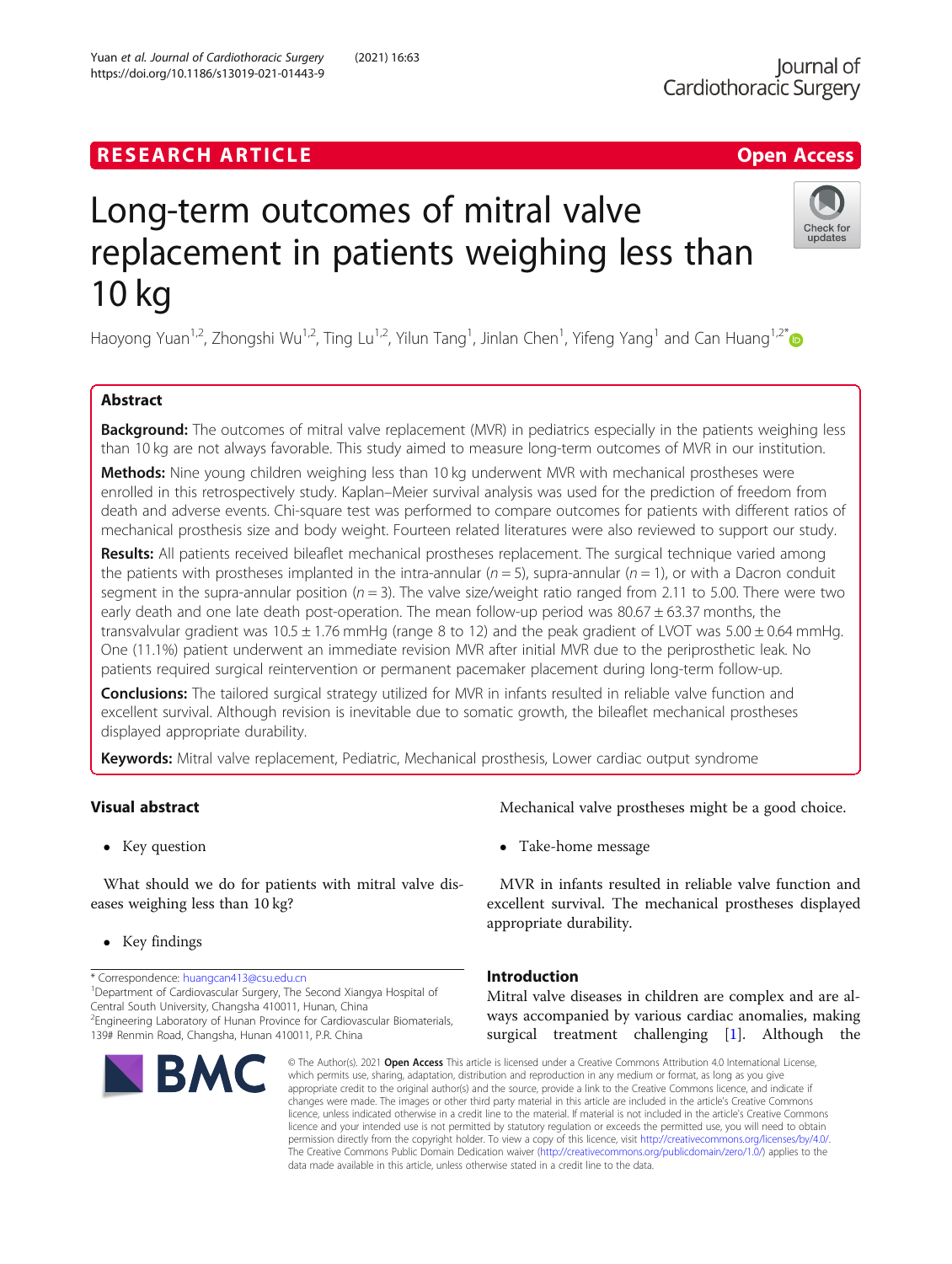techniques of mitral valve repair (MVP) in children have been well established and provide acceptable long-term outcomes, mitral valve replacement (MVR) remains the sole surgical alternative [\[2](#page-6-0)]. Because of early calcification and short durability of bio-prostheses, mechanical mitral valve replacement (mMVR) is the most common choice for the pediatric population, especially for neonates and infants [[3\]](#page-6-0). In these cases, a larger-sized prosthesis valve is implanted into the small annulus, possibly causing high mortality, left ventricular outflow obstruction (LVOTO), complete atrioventricular block postoperatively, pulmonary vein stenosis, low valve durability and need for anticoagulant management postoperatively [\[4](#page-6-0)]. During the past decades, many techniques and prosthesis have been employed to treat mitral valve diseases in infants and the outcomes of the MVR in patients weighing less than 10 kg are not always favourable. To better understand the optimal approach to this complex problem, we retrospectively examined our experience with children less than 3 years old and weighing less than 10 kg who underwent mMVR.

# Patients and methods

# **Patients**

We considered all patients weighing 10 kg or less and younger than 3 years old who underwent MVR with mechanical prostheses at the Second Xiangya Hospital of Central South University in China between November 2006 and April 2019. Data were acquired from hospital records and the institute's cardiac database and were analyzed retrospectively. This study was approved by the Institutional Ethics Committee and written informed consent was obtained from parents or guardians before surgery to allow the use of their data.

# Surgical technique

All patients underwent median sternotomy and standard cardiopulmonary bypass under moderate hypothermia (range 28 to 32 °C). The mitral valve was exposed through an "L" shaped atrial septectomy (from the entrance of superior vena cava to the front of the coronary sinus). mMVR was performed after unsuccessful mitral valvuloplasty or when the valve was judged to be unsuitable for repair. The posterior leaflet tissue and subvalvular apparatus of the mitral valve were preserved wherever possible. In patients with infective endocarditis, all valve tissue was excised and sent for bacterial cultures. Valves were implanted in either a supra- or intraannular position; supra-annular valves were sometimes tilted either anteriorly or posteriorly to optimize positioning. When doing the skirt super-annular MVR, a segment of Dacron conduit was interruptedly sutured in the annular position and then the mechanical prosthesis was running sutured to the conduit (Fig. 1 and [Video](#page-6-0)).



Three patients underwent MVR concomitant with the repair of the associated cardiac abnormalities, including ventricular septal defect (VSD) closure  $(n = 1)$ , ligation of patent ductus arteriosus (PDA)  $(n = 1)$ , correction of coarctation of the aorta  $(n = 1)$ . Intraoperative transesophageal echocardiography was used to confirm adequate prosthetic valve function in all cases.

## Follow-up

Postoperatively, anticoagulation was obtained using sodium warfarin, aiming at an international normalized ratio (INR) of 2.0–2.5. Temporary anticoagulation with intravenous heparin was also used during the 24 h after the surgery and invasive procedures, aiming at an activated partial thromboplastin time (APTT) of 1.5–2.0 times above baseline.

# Statistical analysis

The Statistical Package for Social Sciences (SPSS) version 22.0 (IBM) was used for all data analyses. Descriptive statistical analysis was undertaken using continuous data presented as median and interquartile range (IQR) or mean ± standard deviation and categorical variables as raw data and/or percentages. Kaplan–Meier survival analysis was used for the prediction of freedom from death and adverse events. Chi-square test was performed to compare outcomes for patients based on the ratio of mechanical prosthesis and weight.

## Result

#### **Demographics**

A total of nine pediatric patients were included in this study; there were three boys and six girls in this cohort. The ages of seven patients were less than 1 year at the initial mMVR procedure. The mean age at the initial mMVR was  $11.88 \pm 11.29$  months (range 1 months to 32 months) and the mean body weight was  $6.83 \pm 2.56$  kg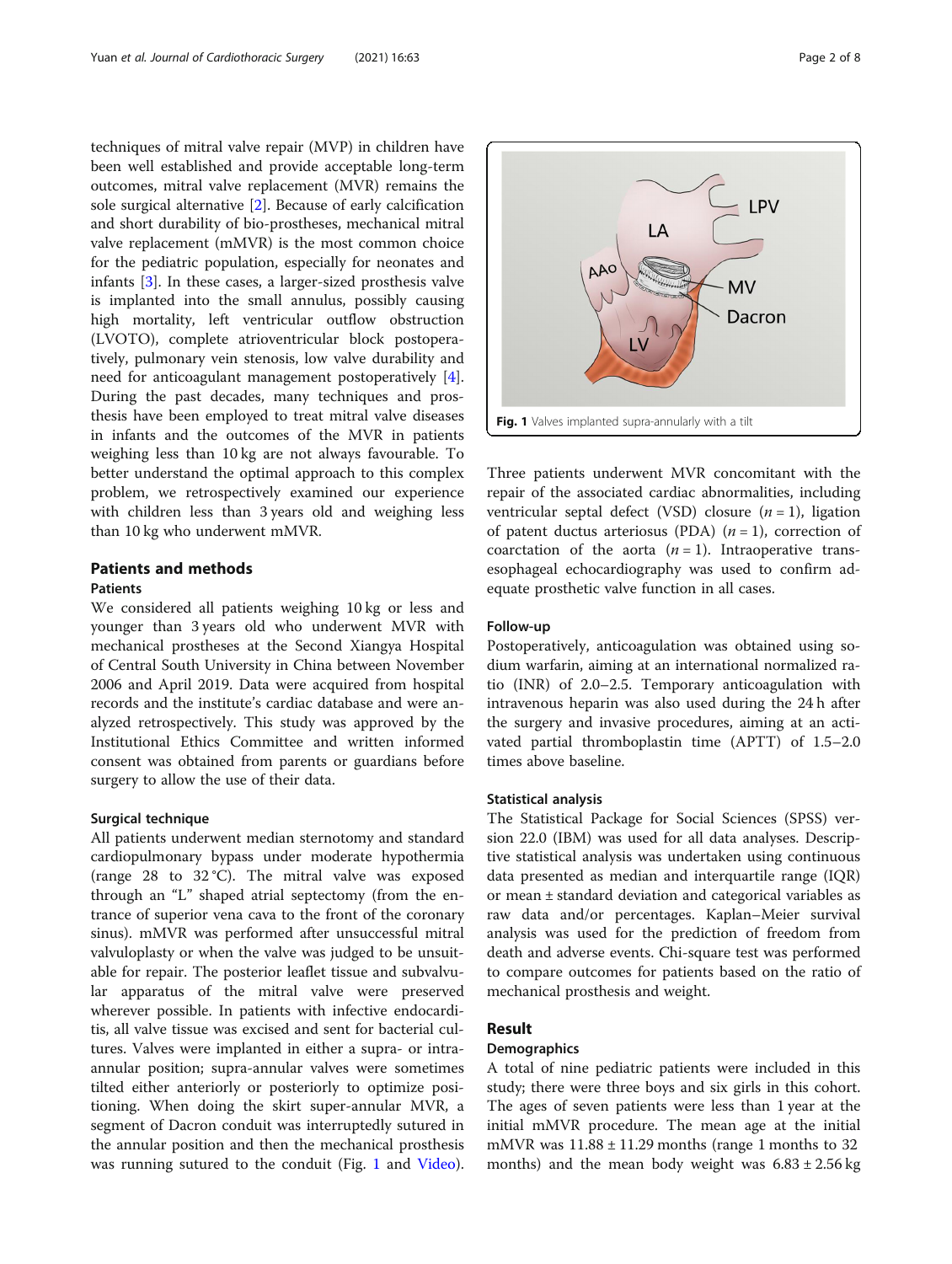(range 4.0 to 9.5 kg). Two patients weighing less than 5 kg were diagnosed with severe congenital mitral valve regurgitation and stenosis and were treated with ventilator before the operation. Three patients were diagnosed with severe mitral valve regurgitation with coarctation (CoA), patent ductus arteriosus, or ventricular septal defect (Table 1). Four (44.4%) patients underwent previous surgical procedures, of which three underwent partial or complete AVSD repair and one underwent VSD closure and MVP, one of which was accompanied by fungal endocarditis after the partial AVSD repair.

## Surgical technique

All patients received bileaflet mechanical prosthetic valves (ATS Medtronic, Minneapolis, Minnesota), with three receiving mitral prostheses and six receiving inverted aortic prostheses. Surgical technique varied between patients with valves implanted intra-annularly  $(n = 5)$ , supra-annularly  $(n = 1)$ , or supra-annularly with a segment of Dacron conduit ( $n = 3$ ). The valve size/weight ratio ranged from 2.11 to 5.00 (average  $3.28 \pm 0.91$ ) and there is significant difference between the ratio over 3 and below  $(p = 0.03)$  for early mortality (Fig. [2](#page-3-0) and Table [2\)](#page-3-0). The cardiopulmonary bypass time was  $154.33 \pm 68.25$  min (range 57 min to 285 min), and the aorta clamp time was  $103.89 \pm 47.94$  min (range 33 min to 173 min). At our institution, patient INRs were strictly monitored at outpatient hematology clinics during follow-up; there were no emergency operations for acute valve thrombosis or a significant event in other series.

# Early and long-term follow-up outcomes

There were two early death within 1 month and one late death post-operation, all the three dead cases received

| Page 3 of 8 |  |  |
|-------------|--|--|
|             |  |  |

intra-annular or supra-annular MVR. One died from hematencephalon which was secondary to fungal endocarditis and the other two died from low cardiac output syndrome (Fig. [3](#page-4-0)). One underwent redo MVR during hospital stay because of a perivalvular leak. The postoperative intensive care unit (ICU) stay ranged from 1.8 to 89 days with a median of 8 days. The median duration of postoperative ventilation was 120 h ranged from 19 to 504 h (Table [3](#page-4-0)). After a mean follow-up of  $80.67 \pm 63.37$ months, the transvalvular gradient was  $10.5 \pm 1.76$ mmHg (range 8 to 12) and the peak gradient of LVOT was  $5.00 \pm 0.64$  mmHg. No patients required surgical reintervention for the development of left ventricular outflow tract obstruction or permanent pacemaker placement during long-term follow-up (Table [4\)](#page-5-0).

# **Discussion**

MVP is considered to be the current standard treatment for children with mitral valve abnormalities. Unfortunately, there are certain pediatric patients who will need an MVR instead of an unsuccessful MVP; difficulties for both decision-making and treatment options may arise [[5\]](#page-6-0). The most common indications for MVR in children include rheumatic disease, endocarditis, mitral stenosis in Shone's syndrome or failed atrioventricular septal defect (AVSD) repair. In our studies, over 50% of the patients were diagnosed with mitral valve disease with infective endocarditis or failed AVSD repair. Bioprostheses were not the appropriate choices for MVR in children and infants due to the lack of durability and unavailability of small-sized prostheses. The pulmonary autografts and Contegra conduits were employed to treat pediatric patients with small annular to avoid longterm anticoagulation. However, because of accelerated

#### Table 1 Patients list

| NO.            |    |    |                | Sex Age Weight Diagnosis      | Procedure    | <b>VALVE</b><br>(SIZE) |                |              |     |     | Ratio Redo Clamping Bypass Ventilation<br>time | ICU<br>Stay    | PG 1 week Death<br>post |             |
|----------------|----|----|----------------|-------------------------------|--------------|------------------------|----------------|--------------|-----|-----|------------------------------------------------|----------------|-------------------------|-------------|
|                | F  | 9  | 9              | MR, Post CAVSD<br>Repair      | <b>SSMVR</b> | 19                     | 2.11           | N            | 173 | 285 | 66                                             | 3.3            | 8                       | N           |
| 2              | M  | 3  | 5.5            | MR, VSD                       | <b>SMVR</b>  | 19                     | 3.45           | Υ            | 125 | 185 | 336                                            | 14             |                         | Υ           |
| 3              | F  | 3  | 4.7            | MS, MR                        | <b>SSMVR</b> | 19                     | 4.0            | N            | 104 | 121 | 124                                            | 10             | 12                      | N           |
| $\overline{4}$ | F. |    | 3.8            | Post MVP, MR                  | <b>MVR</b>   | 19                     | 5              | N            | 160 | 209 | 48                                             | $\overline{2}$ |                         | Y           |
| 5              | F  | 12 | 7              | IE, MR, Post PAVS<br>D Repair | <b>MVR</b>   | 21                     | 3              | $\mathbb N$  | 56  | 95  | 504                                            | 89             |                         | Υ           |
| 6              | F  | 21 | 9              | MR, PDA                       | <b>MVR</b>   | 25                     | 2.7            | N            | 33  | 57  | 19                                             | 1.8            | 12                      | $\mathbb N$ |
| 7              | M  | 2  | $\overline{4}$ | MS. MR                        | <b>SSMVR</b> | 16                     | $\overline{4}$ | $\mathbb N$  | 124 | 171 | 384                                            | 20             | 12                      | $\mathbb N$ |
| 8              | F  | 32 | 9.5            | MR, Post PAVSD<br>Repair      | <b>MVR</b>   | 25                     | 2.6            | $\mathsf{N}$ | 104 | 155 | 72                                             |                | 10                      | Ν           |
| 9              | M  | 24 | 9              | MR, CoA                       | <b>MVR</b>   | 25                     | 2.7            | $\mathsf{N}$ | 56  | 111 | 120                                            | 8              | 9                       | N           |

Age (months), Clamping and Bypass (minute), Ventilation time (hour), ICU Stay (day), Weight (kg), Size (mm), PG (mmHg), F Female, M Male, N NO, Y Yes, Ratio Valve size/weight, Redo Reintervention after initial MVR, MR Mitral valve regurgition, MS Mitral valve stenosis, VSD Ventricular septal defect, PDA Patent duct arteriol, IE Infective endocardiatis, PAVSD Partial artroventricular septal defect, CAVSD Complete artroventricular septal defect, CoA Coarctation, MVP Mitral valve repairment, MVR Mitral valve replacement, SMVR Supra-annul mitral valve replacement, SSMVR Skirt supra-annul mitral valve replacement, PG Pressure gradient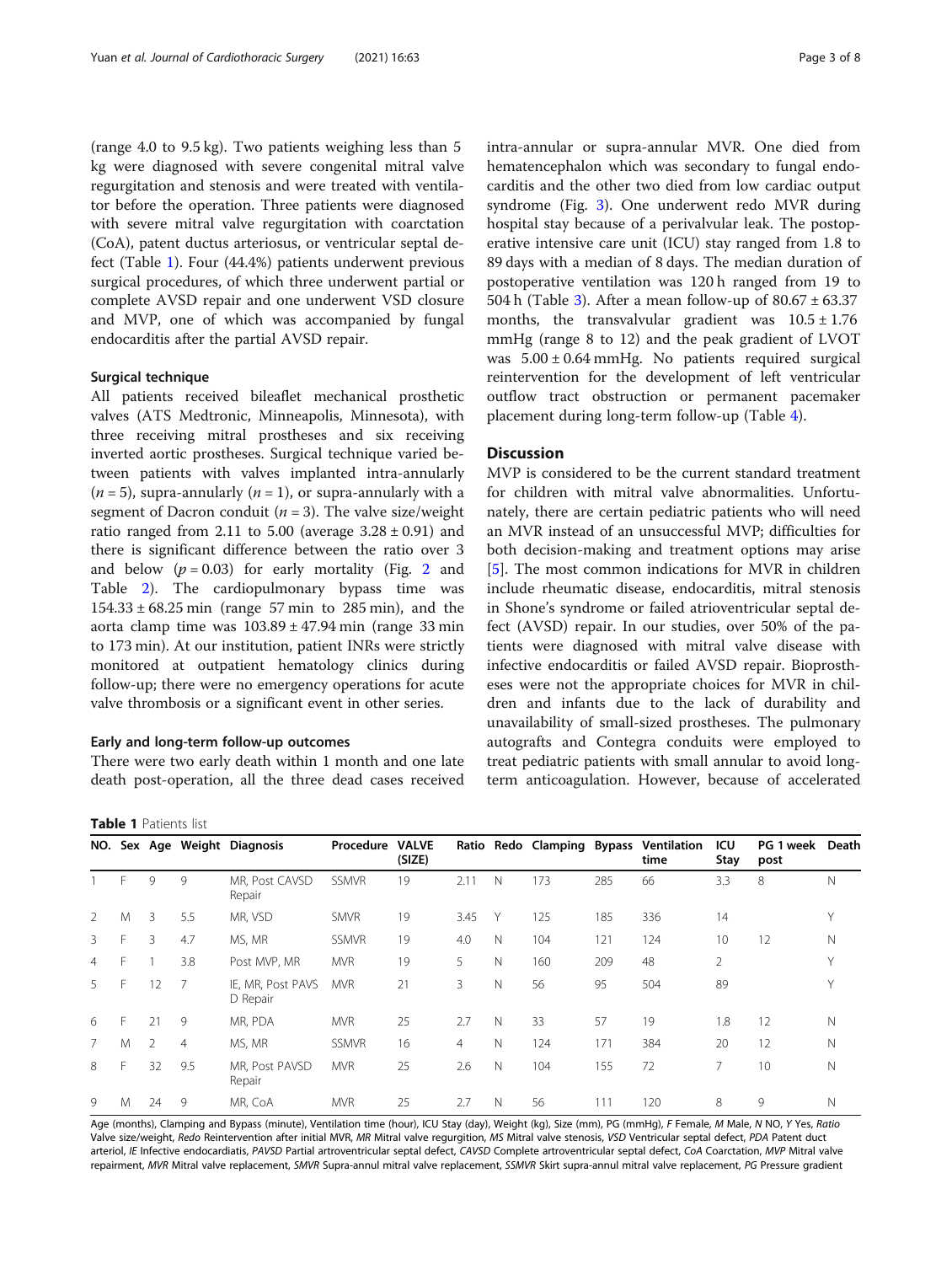<span id="page-3-0"></span>

degeneration and calcification, these techniques require long-term follow-up [\[6](#page-6-0), [7](#page-6-0)]. Similar to the Ross procedure, the Ross II procedure makes one-valve problem to two-valve problems, possibly resulting in early regurgitation due to the lack of valve commissural support and higher trans-valvar pressure gradiant. Considering the better durability, availability, and hemodynamic performance, mechanical valves are the preferred mitral valve substitute in children.

Historically, MVR in infants has been associated with significant morbidity and mortality and long-term survival is lower than that of infant MV repair [[8](#page-6-0)]. Consequently, surgical techniques and strategies have evolved to optimize outcomes. The reported operative mortality for MVR in infants is 5 to 30% and the 10- and 30-year survival for these patients was recently reported up to 75% [\[5\]](#page-6-0) (Table [5](#page-5-0)). Heart block requiring pacemaker implantation, endocarditis, thrombosis, stroke, an increased ratio of prosthetic size/weight and supra-annular position were all found to be statistically significant predictors of early mortality [[9\]](#page-6-0). In our institute, there were two early death within 1 month and one late death. Among the three dead cases, one died from hematencephalon secondary to fungal infection and two died from

Table 2 Comparison of the survival between ratio ≥ 3 and below

|             | Death | <b>Survival</b> | P value    |
|-------------|-------|-----------------|------------|
| Ratio > 3   |       |                 | $P = 0.03$ |
| Ratio $<$ 3 |       |                 |            |

low cardiac output syndrome. The last two patients received relatively large prosthesis, and the size/body weight ratio was 3.45 and 5, respectively, which accord closely with the results reported by Caldarone et al. [\[1](#page-6-0)]. Although there were a relatively small number of cases in our study, we found that smaller annulus, heart failure before the procedure and fungal infections were risk factors for short-term mortality. Previous studies demonstrated that age less than 2 years old at MVR was a risk factor for operative mortality [\[20](#page-7-0)]. Rafii et al. found that there was no significant difference in survival between patients aged less than 2 years and patients aged 2 to 18 years, and age less than 2 years remained a risk factor for reoperation but not for mortality [[13\]](#page-6-0). Bileaflet mechanical prostheses from ATS Medtronic (Minneapolis, Minnesota) were implanted in nine patients in our study. Because the smallest size of the available mechanical mitral valve in our institute is 25 mm, six patients were implanted with mechanical aortic valve prostheses. Due to the low profile, excellent hemodynamics and good durability, a bileaflet mechanical valve is the prosthesis of choice in the mitral position in children [\[18](#page-6-0)]. Size mismatch between the mechanical prosthesis and mitral valve annulus is considered to be a risk factor for operative mortality [\[21](#page-7-0)]. Caldarone et al. showed that 1 year survival rate was 91% when the prosthesis size–to– patient body weight ratio was  $<$  2; however, the survival rate was only 61% when the ratio > 4 and only 37% when the ratio  $< 5$  [\[1\]](#page-6-0). In our study, the ratio ranged from 2.1 to 5 and the ratios of the deceased patients were all over 3. This suggests that an appropriate mechanical prosthesis is essential for successful MVR in children.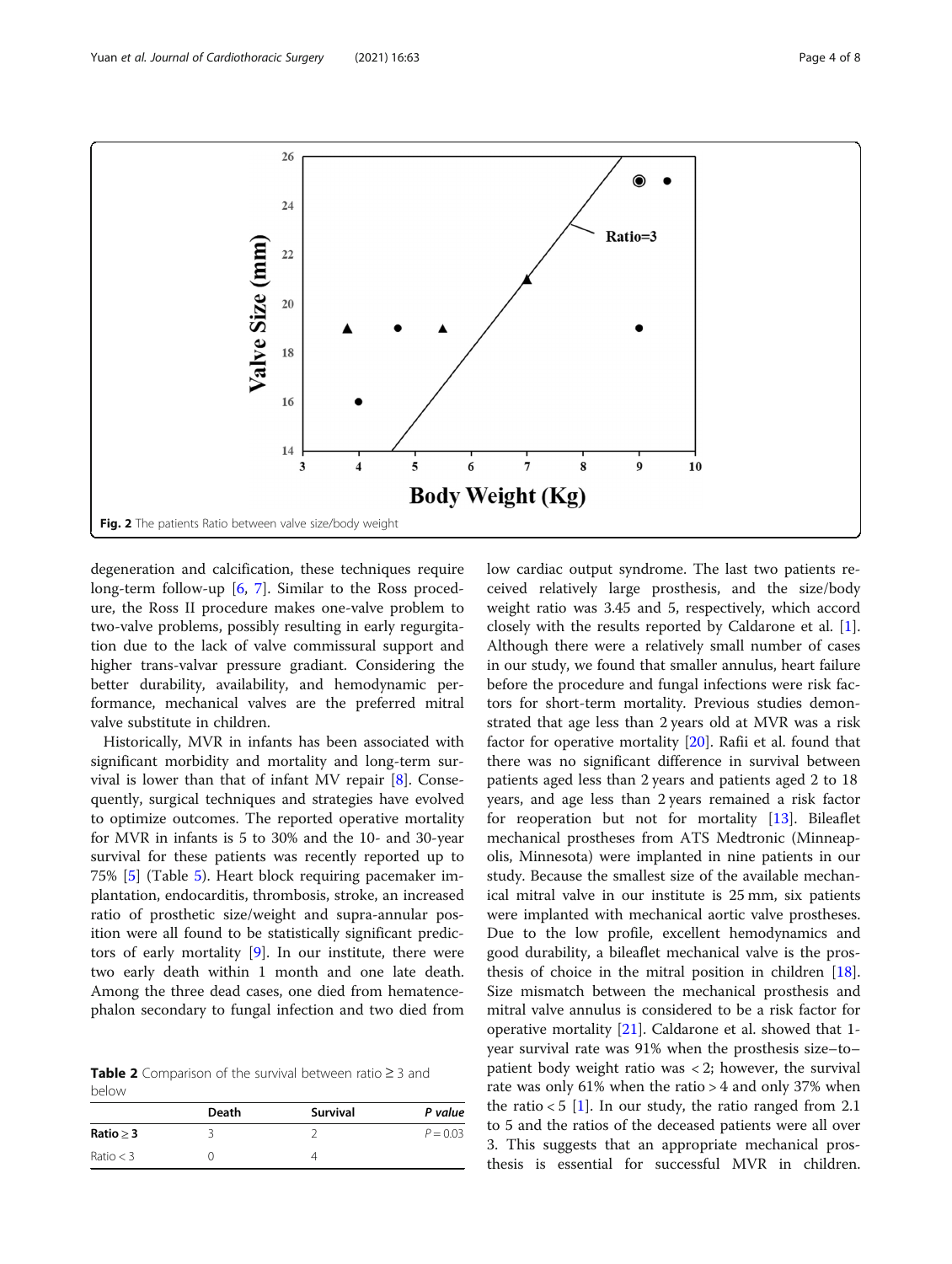<span id="page-4-0"></span>

Prosthesis size should be carefully chosen based on the body weight, age, and mitral valve annular size of an individual patient.

Multiple surgical techniques were employed in the MVR. The appropriate mechanical valve was implanted in the annulus if the size matched. Because of the link between the mechanical valve size and freedom from redo MVR, a large mechanical prosthesis was implanted to the smaller annulus, possibly causing atrioventricular block and left ventricle outflow tract obstruction related to valve impingement on surrounding cardiac structures [[22\]](#page-7-0). In the neonate or infant with a small native annulus, implantation of commercially available prosthetic valves in the annular position can be problematic. Placing the prosthesis in a supra-annular position is an alternative when a more traditional annular implantation is not possible. The prosthetic valve was implanted with interrupted pledget polyester sutures with the pledgets on the atrial side of the prosthesis [[10\]](#page-6-0). Previous publications suggested that the early results with supra-annular MVR in children were discouraging and identified it as a

Table 3 Patients character list

| Age at operation                | $11.88 \pm 11.29$ months<br>(range 1 months to 32 months) |
|---------------------------------|-----------------------------------------------------------|
| Weight at operation             | $6.83 \pm 2.56$ kg (range 4.0 to 9.5 kg)                  |
| Interval from original ration   | $80.67 + 63.37$ months                                    |
| The cardiopulmonary bypass time | $154.33 + 68.25$ min<br>(range 57 min to 285 min)         |
| The aorta clamp time            | $103.89 + 47.94$ min<br>(range 33 min to 173 min)         |
| Duration of ventilation         | Median 120 h<br>(ranged from 19 to 504 h)                 |
| Duration of ICU stay            | Median 8 days<br>(ranged from 1.8 to 89 days)             |

risk factor for early mortality because of the reduction of LA volume and compliance and aneurysm formation in the segment of LA between the prosthesis and the annulus [\[2\]](#page-6-0). One of our patients had valves implanted with a tilt, similar to that described by Moon and colleagues [[10\]](#page-6-0), which involved suturing part of the valve onto the native annulus and the remainder to the left atrial wall or atrial septum. The prosthesis was thereby implanted supra-annularly with a tilt either anteriorly or posteriorly to prevent impingement on the LVOT, pulmonary vein orifices, and conduction tissue. Two weeks later, the patient underwent redo MVR because of the periprosthetic leakage and died from acute low cardiac output syndrome. We suggest that implanting the prothesis supraannularly with a tilt may have caused the periprosthetic leakage and the immediate redo MVR. Three patients had Dacron Hemashield (Meadox Medicals, Inc., Oakland, NJ) with interrupted sutures sewn to the native valve annulus, after which the prosthetic valve was sewn with running sutures into the conduit, among which two had a size/body weight ratio over 4. We employed the Dacron conduit that would be softer and provide better hemodynamics than the Gore-Tex conduit. The prosthetic valves were implanted to the conduit follow suturing the conduit wall to the annulus, which may provide convenience for the surgeon to implant a larger valve in a smaller space, also reducing the occurrence of periprosthetic leakage [[23](#page-7-0)]. The avoidance of directly suturing on mitral valve annulus or left atrial wall may contribute to eliminating excessive traction of the left atrial tissue, left circumflex coronary artery, and pulmonary vein orifices. This surgical technique might be more tolerant to large prosthesis size according to our experience. The technique of intermittent suture would preserve the growth potential and may provide the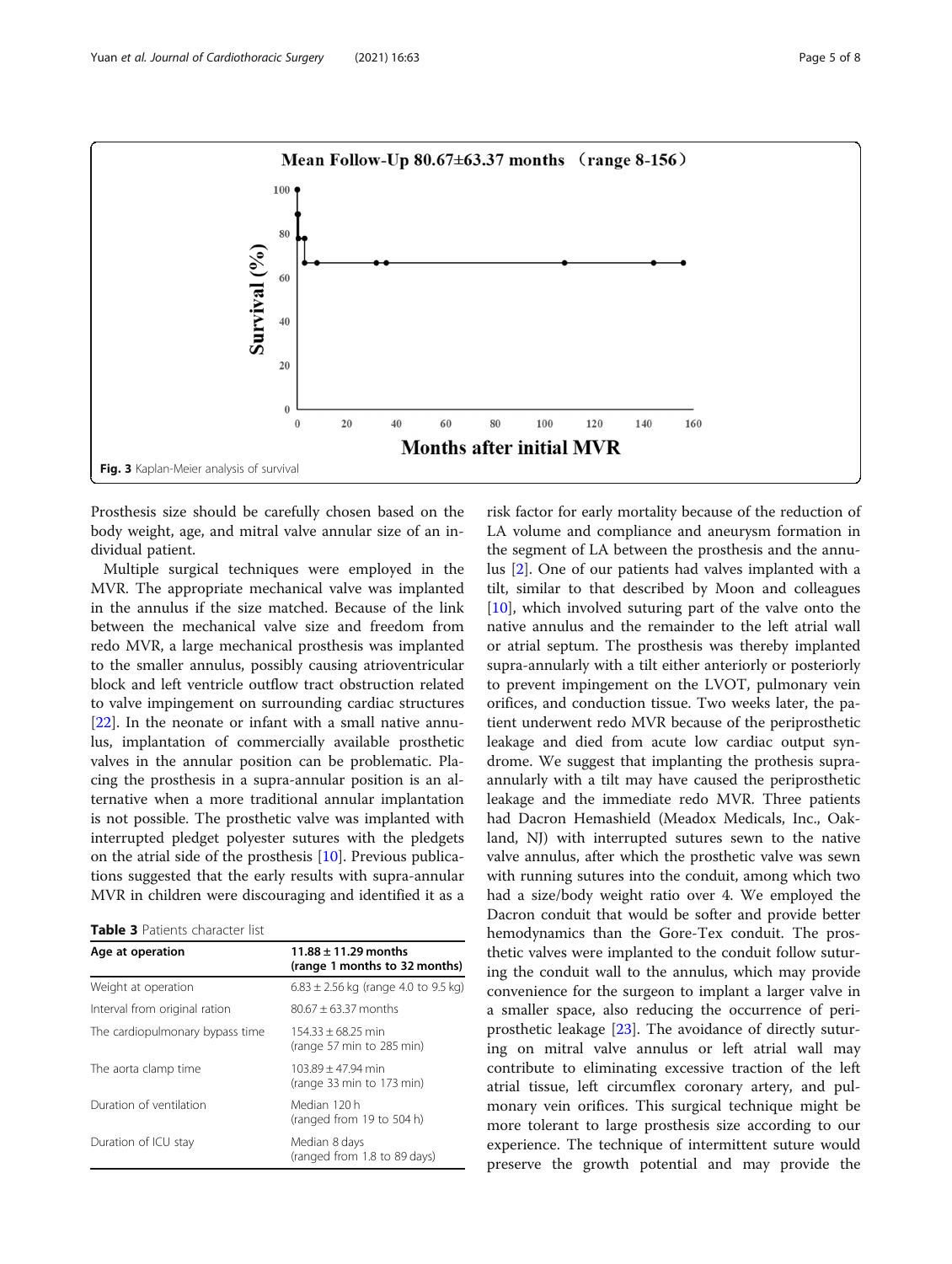<span id="page-5-0"></span>

|  | Table 4 Follow up for the latest echocardiograft examination |
|--|--------------------------------------------------------------|
|--|--------------------------------------------------------------|

| <b>Patients</b> | <b>Follow Up</b> | PG (LVOT) | PG (MV) | mPAP |  |
|-----------------|------------------|-----------|---------|------|--|
|                 | 8                | 5         | 8       | 20   |  |
| 3               | 32               | 5         | 11      | 16   |  |
| 6               | 108              | 6         | 12      | 20   |  |
| 7               | 36               | 5         | 12      | 18   |  |
| 8               | 144              | 5         | 11      | 17   |  |
| 9               | 156              | 4         | 10      | 16   |  |

Follow up (months), MV Mitral valve, PG Pressure gradient, LVOT left ventricular outflow tract, mPAP Mean pulmonary artery pressure

possibility for the replacement of a larger mitral valve in the future. The mitral valve on the annulus will inevitably lead to the reduction of the left atrium content, possibly leading to pulmonary vein obstruction or even pulmonary hypertension. However, in our case, we did not find the existence of pulmonary vein stenosis or pulmonary hypertension. In fact, either mitral regugitation or mitral stenosis patients has a dilated left atrium. We believe that the larger left atrium has sufficient space for

Redo valve replacement is inevitable following infant MVR because of somatic growth. The duration has been reported to be  $8.6 \pm 6.6$  years in children < 5 years of age at initial MVR and 7.3 years following infant MVR [\[24](#page-7-0)]. The most common reported indication for early redo valve replacement is excessive pannus formation, particularly in infants and young children. Valve type, size, and positioning were thought to optimize the longevity of the implanted prosthesis and maximize time until redo MVR [[11\]](#page-6-0). As presented in our follow-up results, the transvalvular gradients of the implanted mechanical aortic valve and mitral valve demonstrated no significant differences. Studies indicated that choosing a mechanical valve larger than 19 mm could considerably delay the redo MVR [[5](#page-6-0)], due to valve size  $\geq$ 19 mm. There were no redo MVRs for somatic growth in our cohort.

There are several limitations to this study. First, it was a single-centre study, and therefore may be subject to selection bias. For this reason, we instituted strict inclusion and exclusion criteria. Multi-centre studies are

Table 5 Literature review of long-term survival and freedom from redo MVR after MVR

| <b>Studies</b>                              | Cases Age |                                    | Follow up                    | <b>Survival</b><br>rate | Free from Redo MVR                                                               |
|---------------------------------------------|-----------|------------------------------------|------------------------------|-------------------------|----------------------------------------------------------------------------------|
| Mater, Kathryn. 2019. Australia 22<br>$[9]$ |           | Mean age $6.8 \pm 4.1$<br>months   | $6.2 \pm 4.4$ years          | 100%                    | 86.1% at 1 years, 80.7% at 5 years and 21.2% at 10 years                         |
| Raffaele Giordano. 2015. Italy<br>$[2]$     | 7         | Mean age $13.3 \pm 11.2$<br>months | $67.1 \pm 34.8$<br>months    | 100%                    | 71.4%                                                                            |
| Christopher A. Caldarone<br>.2015. USA [1]  | 139       | Mean age $1.9 \pm 1.4$<br>years    | Median 6.2<br>years          | 74%                     |                                                                                  |
| Jiyong Moon. 2015.J apan<br>$[10]$          | 18        | Mean age $4.0 \pm 1.8$<br>months   | $4.5 \pm 3.8$ years 89.1%    |                         | 57.8% at 10 years                                                                |
| John W. Brown, 2012, USA<br>$[11]$          | 97        | Median age 8 years                 | $12.8 \pm 10.1$<br>years     | 71%                     | 94% at 1 year, 82% at 5 years, 71% at 10 years, and 63%<br>at 20 and at 35 years |
| Hyung-Tae Sim. 2012. Korea<br>$[12]$        | 19        | Mean age $7.6 \pm 5.5$<br>years    | $76 \pm 56$<br>months        | 100%                    | $94.7 \pm 5\%$ at 10 years                                                       |
| Daniela Y. Rafifii. 2011. USA<br>$[13]$     | 18        | Median age 1.2 years               | Median 5.4<br>years          | 82%                     | 69% at 5 years and 40% at 10 years                                               |
| Kirk R. Kanter. 2011. USA [14]              | 15        | Mean age $337 \pm 412$<br>days     | $4.3 \pm 2.8$<br>years,      | 84%                     | 69% at 5 years and 21% at 10 years                                               |
| Bahaaldin Alsoufi, 2009.<br>Canada [15]     | 79        | Median age 24<br>months            | $4.1 \pm 3.7$ years 62%      |                         |                                                                                  |
| ElifSeda Selamet Tierney.<br>2008. USA [8]  | 118       | Median age 16.3<br>months          | Over 30 years                | 56%                     | 72% at 5 years and 45% at 10 years                                               |
| J. S. Sachweh. 2007. Germany<br>$[16]$      | 17        | Mean age $4.3 \pm 4.3$<br>years    | $9.1 \pm 6.6$ years $94.1\%$ |                         | 93.4% at 1 year 89.0% at 5 and 10 years                                          |
| Wolfram Beierlein. 2007. UK<br>$[17]$       | 54        | Median age 3.0 years               | Median 9.2<br>years          | 33%                     | 45.3% at 5 years and 17.3% at 10 years                                           |
| Hunaid A. Vohra, 2007. UK<br>$[18]$         | 24        | Mean age $1.4 \pm 1.3$<br>years    | Median 7.5<br>years          | 75.7%                   |                                                                                  |
| Naoki Wada. 2005. Japan [19]                | 18        | Mean age $1.02 \pm 0.72$<br>years  | $3.3 \pm 3.5$ years 68.9%    |                         | 87.1% at 5 years and 69.6% at 10-years                                           |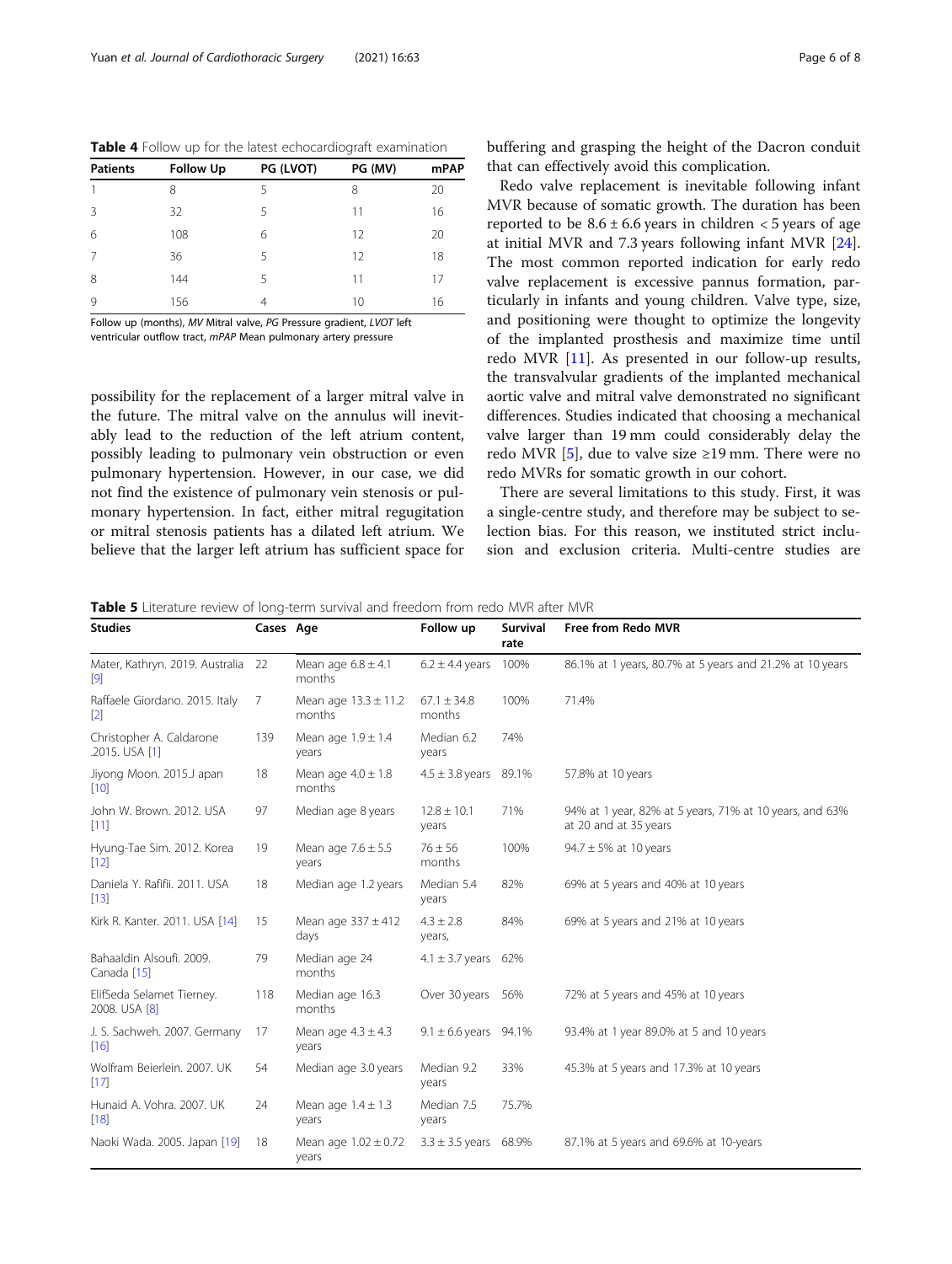<span id="page-6-0"></span>needed to validate our findings. Bedsides that, study is limited by its retrospective design and the relatively small patient population.

# Conclusion

In terms of long-term outcomes, MVR is a good alternative for failed MVP in infants and young children whose weight is less than 10 kg. The ratio between the size of mechanical prosthesis and weight is a risk factor for patients undergoing mechanical MVR. The size of mechanical vale over 19 mm can avoid redoing MVR for 10 years or more. The skirt super-annular may reduce the mortality associated with MVR with a mismatched ratio.

#### Abbreviations

MVP: Mitral Valve Repair; MVR: Mitral Valve Replacement; mMVR: Mechanical Mitral Valve Replacement; SMVR: Supra-Annul Mitral Valve Replacement; SSMVR: Skirt Supra-Annul Mitral Valve Replacement; LVOTO: Left Ventricular Outflow Obstruction; INR: International Normalized Ratio; APTT: Activated Partial Thromboplastin Time; SPSS: Statistical Package for Social Sciences; IQR: Interquartile Range; ICU: Intensive Care Unit; AVSD: Atrioventricular septal defect; MR: Mitral Valve Regurgition; MS: Mitral Valve Stenosis; VSD: Ventricular Septal Defect; PDA: Patent Duct Arteriol; IE: Infective Endocardiatis; PAVSD: Partial Artroventricular Septal Defect; CAVSD: Complete Artroventricular Septal Defect; CoA: Coarctation; PG: Pressure Gradient; mPAP: Mean Pulmonary Artery Pressure

# Supplementary Information

The online version contains supplementary material available at [https://doi.](https://doi.org/10.1186/s13019-021-01443-9) [org/10.1186/s13019-021-01443-9.](https://doi.org/10.1186/s13019-021-01443-9)

## Additional file 1: Video.

#### Acknowledgements

Not applicable.

#### Authors' contributions

Dr. Can Huang, Zhongshi Wu, and Haoyong Yuan developed the idea of the study, participated in its design and coordination and helped to draft the manuscript. Ting Lu and Yilun Tang contributed to the acquisition and interpretation of data. Yifeng Yang and Jinlan Chen provided critical review and substantially revised the manuscript. All authors read and approved the final manuscript.

#### Funding

1. National Natural Science Foundation of China (81771991) 2. National key research and development project (2016YFC1101002) 3. The science and technology innovation program of Hunan Province (2019SK1010)

#### Availability of data and materials

The data sets supporting the results of this article are included within the article and its additional files.

# **Declarations**

#### Ethics approval and consent to participate

This study was approved by the Institutional Ethics Committee and written informed consent was obtained from parents or guardians before surgery to allow the use of their data.

## Consent for publication

Written informed consent for publication was obtained from all participants.

#### Competing interests

There's no completing interests for this study.

## Received: 6 December 2020 Accepted: 17 March 2021 Published online: 31 March 2021

#### References

- 1. Caldarone CA, Raghuveer G, Hills CB, Atkins DL, Burns TL, Behrendt DM, et al. Long-term survival after mitral valve replacement in children aged <5 years: a multi-institutional study. Circulation. 2001;104(12 Suppl 1):I143–7. [https://doi.org/10.1161/hc37t1.094840.](https://doi.org/10.1161/hc37t1.094840)
- 2. Giordano R, Cantinotti M, Pak V, Arcieri L, Poli V, Assanta N, et al. Supraannular mitral valve implantation in very small children. J Card Surg. 2015; 30(2):185–9. [https://doi.org/10.1111/jocs.12501.](https://doi.org/10.1111/jocs.12501)
- 3. Alsoufi B, Manlhiot C, McCrindle BW, Canver CC, Sallehuddin A, al-Oufi S, et al. Aortic and mitral valve replacement in children: is there any role for biologic and bioprosthetic substitutes? Eur J Cardiothorac Surg. 2009;36(1): 84–90; discussion 90. [https://doi.org/10.1016/j.ejcts.2009.02.048.](https://doi.org/10.1016/j.ejcts.2009.02.048)
- 4. Ibezim C, Sarvestani AL, Knight JH, Qayum O, Alshami N, Turk E, et al. Outcomes of mechanical mitral valve replacement in children. Ann Thorac Surg. 2019;107(1):143–50. <https://doi.org/10.1016/j.athoracsur.2018.07.069>.
- 5. Henaine R, Roubertie F, Vergnat M, Ninet J. Valve replacement in children: a challenge for a whole life. Arch Cardiovasc Dis. 2012;105(10):517–28. [https://](https://doi.org/10.1016/j.acvd.2012.02.013) [doi.org/10.1016/j.acvd.2012.02.013.](https://doi.org/10.1016/j.acvd.2012.02.013)
- 6. Brizard CP, et al. Intra-annular mitral valve replacement in neonates and infants. J Thorac Cardiovasc Surg. 2015;149(1):390–392.e1.
- 7. Blitzer D, Herrmann JL, Brown JW. Pulmonary autograft mitral valve replacement (Ross II): long-term follow-up of a US Center. World J Pediatr Congenital Heart Surg. 2018;9(6):645–50. [https://doi.org/10.1177/215013511](https://doi.org/10.1177/2150135118792196) [8792196.](https://doi.org/10.1177/2150135118792196)
- 8. Selamet Tierney ES, et al. Mitral valve replacement in infants and children 5 years of age or younger: Evolution in practice and outcome over three decades with a focus on supra-annular prosthesis implantation. J Thorac Cardiovasc Surg. 2008;36(4):954–961.e3.
- 9. Mater K, Ayer J, Nicholson I, Winlaw D, Chard R, Orr Y. Patient-specific approach to mitral valve replacement in infants weighing 10 kilograms or less. World J Pediatr Congenital Heart Surg. 2019;10(3):304–12. [https://doi.](https://doi.org/10.1177/2150135119837200) [org/10.1177/2150135119837200.](https://doi.org/10.1177/2150135119837200)
- 10. Moon J, Hoashi T, Kagisaki K, Kurosaki K, Shiraishi I, Ichikawa H. Clinical outcomes of mitral valve replacement with the 16-mm ATS advanced performance valve in neonates and infants. Ann Thorac Surg. 2015;99(2): 653–9. <https://doi.org/10.1016/j.athoracsur.2014.09.035>.
- 11. Brown JW, Fiore AC, Ruzmetov M, Eltayeb O, Rodefeld MD, Turrentine MW. Evolution of mitral valve replacement in children: a 40-year experience. Ann Thorac Surg. 2012;93(2):626–33. [https://doi.org/10.1016/j.athoracsur.2011.08.](https://doi.org/10.1016/j.athoracsur.2011.08.085) [085.](https://doi.org/10.1016/j.athoracsur.2011.08.085)
- 12. Sim H, et al. Mitral valve replacement using mechanical prostheses in children: early and long-term outcomes. Pediatr Cardiol. 2012;33(4):639–45. [https://doi.org/10.1007/s00246-012-0194-y.](https://doi.org/10.1007/s00246-012-0194-y)
- 13. Rafii DY, Davies RR, Carroll SJ, Quaegebeur JM, Chen JM. Age less than two years is not a risk factor for mortality after mitral valve replacement in children. Ann Thorac Surg. 2011;91(4):1228–34. [https://doi.org/10.1016/j.a](https://doi.org/10.1016/j.athoracsur.2010.11.058) [thoracsur.2010.11.058](https://doi.org/10.1016/j.athoracsur.2010.11.058).
- 14. Kanter KR, Kogon BE, Kirshbom PM. Supra-Annular Mitral Valve Replacement in Children. Ann Thorac Surg. 2011;92(6):2221–9. [https://doi.org/10.1016/j.a](https://doi.org/10.1016/j.athoracsur.2011.06.023) [thoracsur.2011.06.023](https://doi.org/10.1016/j.athoracsur.2011.06.023).
- 15. Bahaaldin A, Cedric M, Mccrindle Brian W, Zohair A-H, Ahmed S, Saud A-O, et al. Results after mitral valve replacement with mechanical prostheses in young children. J Thorac Cardiovasc Surg. 2010;139(5):1189–96, 1196.e1-2. <https://doi.org/10.1016/j.jtcvs.2009.10.038>.
- 16. Sachweh JS, et al. Mechanical aortic and mitral valve replacement in infants and children. Thorac Cardiovasc Surg. 2007;55(3):156–62. [https://doi.org/10.1](https://doi.org/10.1055/s-2006-924627) [055/s-2006-924627](https://doi.org/10.1055/s-2006-924627).
- 17. Beierlein W, Becker V, Yates R, Tsang V, Elliott M, de Leval M, et al. Longterm follow-up after mitral valve replacement in childhood: poor event-free survival in the young child☆. Eur J Cardiothorac Surg. 2007;31(5):860–5. [https://doi.org/10.1016/j.ejcts.2007.02.006.](https://doi.org/10.1016/j.ejcts.2007.02.006)
- 18. Vohra HA, Laker S, Stumper O, de Giovanni JV, Wright JG, Barron DJ, et al. Predicting the performance of mitral prostheses implanted in children under 5 years of age. Eur J Cardiothorac Surg. 2006;29(5):688–92. [https://doi.](https://doi.org/10.1016/j.ejcts.2006.01.045) [org/10.1016/j.ejcts.2006.01.045.](https://doi.org/10.1016/j.ejcts.2006.01.045)